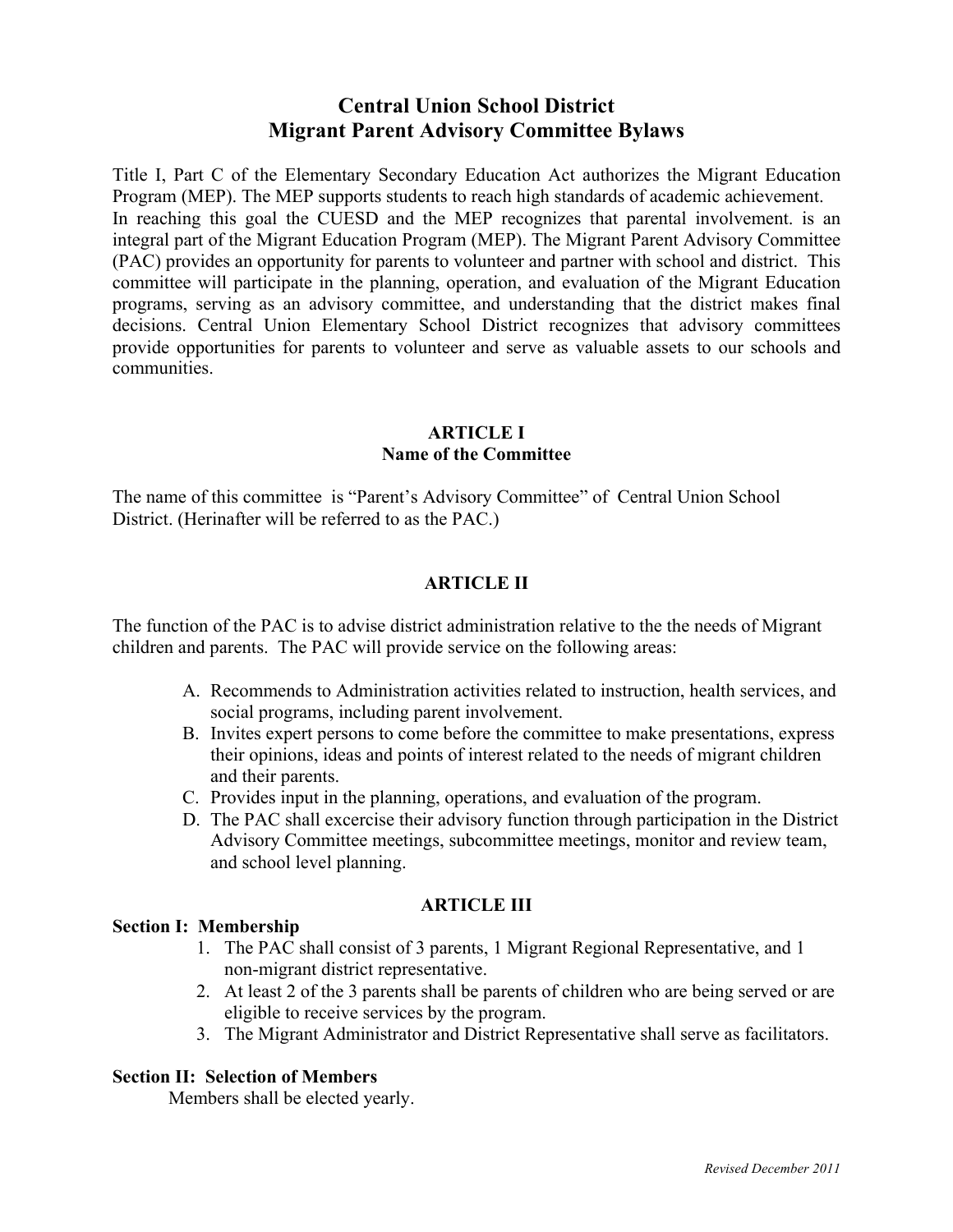### **Section III: Expired Membership**

Each person is a member of the PAC during the term limit that their children qualify for the Migrant Program.

### **Section IV: Voting**

- 1. Each parent member will have one vote.
- 2. The Migrant Administrator and District Representative are non-voting members.

## **ARTICLE IV Officers**

### **Section I: Officers**

The officers of the PAC are: President, Vice President, and Secretary.

## **Section II: Elections and Terms of Office**

- 1. The officers are elected for a one year term.
- 2. The nominations may be made in Spring of prior year.

### **Section III: Obligations and Responsibilities of an Officer**

- 1. President
	- A. Direct all committee meetings.
	- B. Sign letters, reports, and other committee documents.
	- C. Appropriately fulfills the duties and obligations that the position requires.
	- D. Parent of Migrant student with current Certificate of Eligibility (COE).
- 2. Vice President
	- A. Fulfills all duties of the president in his/her absence.
	- B. Fulfill other responsibilities that are assigned by the president or the PAC.
	- C. Parent of Migrant student with current Certificate of Eligibility (COE).
- 3. Secretary
	- A. Takes and maintains minutes and sign-in sheets of the PAC meetings.
	- B. Fulfill the responsibilities assigned by the president or the PAC.
- 4. Representatives to the Regional Committee
	- A. The President and Vice-President serve as representatives.
	- B. They represent the district at all regional meetings.

### **ARTICLE V Meetings**

#### **Section I: Regular Meetings**

- 1. The PAC will meet six times a year. Dates for the meetings will be chosen on or before the first meeting of the academic year.
- 2. A written notice regarding the meeting will be sent to the members five (5) days before the meeting date.
- 3. Notices of meeting indicate the date, time and place.

### **Section II: Quorum**

A majority of the PAC shall constitute a quorum and an act of a majority of the members present at a meeting at which a quorum is present shall be the act of the committee.

### **Section III: Meeting Protocol**

1. The meetings will be conducted in the language of the majority of the members.